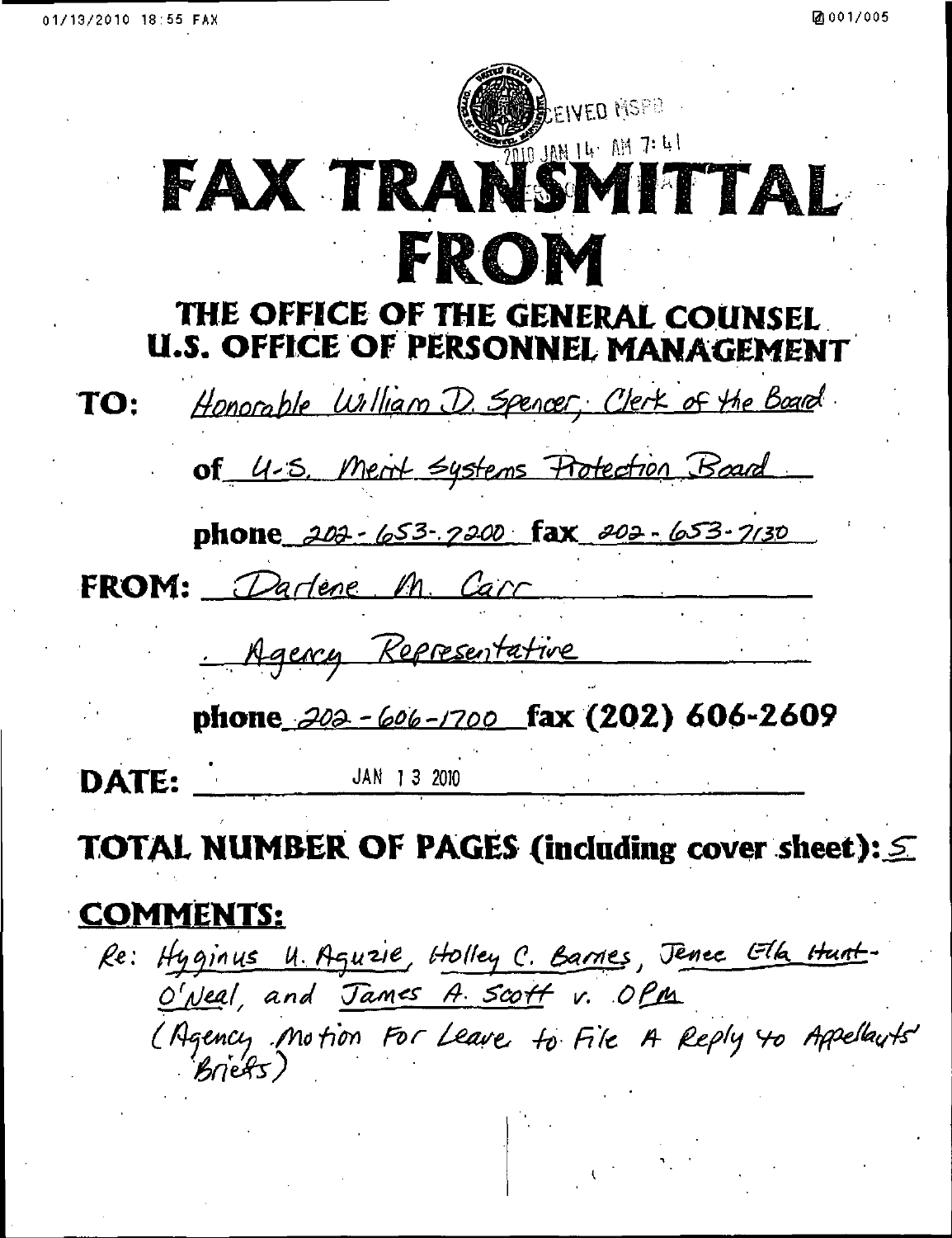#### UNITED STATES OF AMERICA MERIT SYSTEMS PROTECTION BOARD

Hyginus U. Aguzie, Holley C. Barnes, ) Docket Nos. Jenee Ella Hunt-O'Neal, and<br>James A. Scott,  $)$  DC-0731-09-0261-R-1 ) DC-0731-09-0260-R-1 Appellants, ) AT-0731-09-0240-I-1 ) CH-0731-09-0578-I-1 v. ) ) Office of Personnel Management, ) JAN 1 3 2010 ) Agency.

#### AGENCY MOTION FOR LEAVE TO FILE A REPLY TO APPELLANTS' BRIEFS

The United States Office of Personnel Management (0PM) respectfully requests that the Merit Systems Protection Board (Board) grant it leave to file a reply to the response briefs filed by the appellants in the abovecaptioned cases.

0PM's brief in this matter was filed on December 7, 2009, The appellants have now filed their response briefs. 0PM seeks leave to reply to the arguments presented in the appellants' responses because the issues presented in these cases are issues of first impression that are of compelling importance to 0PM's government-wide suitability program. Further, in their briefs, appellants present several arguments that were not contained in the Board's initial order, which itself had sua sponte raised the question of whether 0PM's suitability regulations were lawful. It